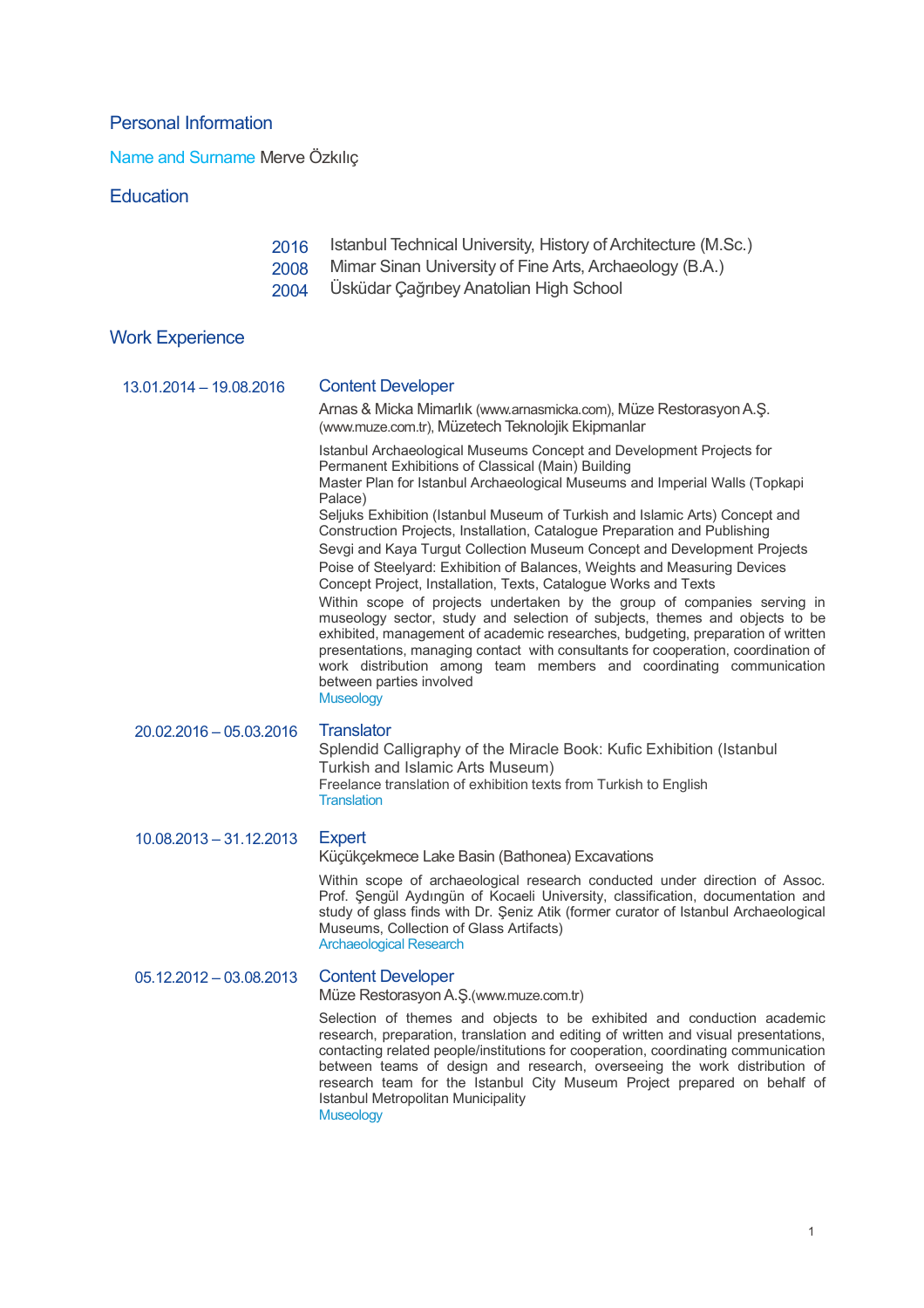| 14.11.2009 - 05.12.2012                                | <b>Freelance Translator</b><br>Aim Danışmanlık (aim-tr.com)                                                                                                                                                                                                                                                                                                                                                                             |
|--------------------------------------------------------|-----------------------------------------------------------------------------------------------------------------------------------------------------------------------------------------------------------------------------------------------------------------------------------------------------------------------------------------------------------------------------------------------------------------------------------------|
|                                                        | Freelance translation from Turkish to English and English to Turkish<br><b>Translation</b>                                                                                                                                                                                                                                                                                                                                              |
| $31.08.2012 - 21.09.2012$                              | Archaeologist<br>Adramytteion Archaeological Excavations                                                                                                                                                                                                                                                                                                                                                                                |
|                                                        | Overseeing of students and workmen, documentation of excavations of a trench<br>at archaeological excavations in Edremit-Ören under joint-direction of Balıkesir<br>Kuva-yi Milliye Museum and Assoc. Prof. Murat Özgen of Mimar Sinan University<br>of Fine Arts<br><b>Archaeological Research</b>                                                                                                                                     |
| $08.07.2012 - 30.08.2012$                              | Archaeologist<br>Sagalassos Archaeological Project                                                                                                                                                                                                                                                                                                                                                                                      |
|                                                        | Within scope of archaeological research conducted in Burdur-Ağlasun under direction of<br>Prof. Marc Waelkens of K.U. Leuven, management of team of workmen and<br>archaeologists, documentation of excavations conducted at Potters' Quarters<br><b>Archaeological Research</b>                                                                                                                                                        |
| $10.06.2012 - 30.06.2012$<br>04.09.2011 - 24.09. 2011  | Archaeologist<br>Kültepe Excavations                                                                                                                                                                                                                                                                                                                                                                                                    |
|                                                        | Within scope of archaeological research conducted in Kayseri-Kültepe by Prof. Fikri<br>Kulakoğlu of Ankara University, technical drawings of architectural structures and trench<br>profiles unearthed at site of Tepe and organization of architectural drawing project's<br>archives<br><b>Archaeological Research</b>                                                                                                                |
| 10.07.2011 - 01.09.2011                                | Archaeologist<br>Sagalassos Archaeological Project                                                                                                                                                                                                                                                                                                                                                                                      |
|                                                        | Within scope of archaeological research conducted in Burdur-Ağlasun under direction of<br>Prof. Marc Waelkens of K.U. Leuven, management of team of workmen, archaeologists<br>and students, documentation of excavations and architectural conservation conducted<br>at Tepe Düzen (July), classification of finds from site (August)<br><b>Archaeological Research</b>                                                                |
| 28.10.2010 - 30.01.2011                                | <b>Assistant Curator</b><br>Istanbul 2010 European Capital for Culture                                                                                                                                                                                                                                                                                                                                                                  |
|                                                        | Within scope of activities for Istanbul 2010 European Capital for Culture, preparation and<br>research of themes and objects, exhibition and catalogue texts, translation and editing<br>as assistant for the curators (Dr. Şeniz Atik from Istanbul Archaeological Museums, Prof.<br>Fikri Kulakoğlu of Ankara University and Selmin Kangal ) of exhibition Anatolia's<br>Prologue exhibition held at Hagia Eirene<br><b>Museology</b> |
| 20.09.2006 - 26.06.2010                                | <b>Volunteer</b><br>Istanbul Archaeological Museums                                                                                                                                                                                                                                                                                                                                                                                     |
|                                                        | Under direction of Dr. Şeniz Atik, then Classical Artifacts Section Chief and Curator of<br>Glass Artifacts, inventory studies of glass collection of the museum and textual research,<br>translations and artifact studies for exhibition of Beads: Belief, Power and Beauty<br><b>Museology</b>                                                                                                                                       |
| $04.07.2010 - 26.08.2010$<br>$05.07.2009 - 27.08.2009$ | Archaeologist<br>Sagalassos Archaeological Project                                                                                                                                                                                                                                                                                                                                                                                      |
|                                                        | Within scope of archaeological research conducted in Burdur-Ağlasun under direction of<br>Prof. Marc Waelkens of K.U. Leuven, management of team of workmen, archaeologists<br>and students, documentation of excavations and architectural conservation conducted<br>at Tepe Düzen<br><b>Archaeological Research</b>                                                                                                                   |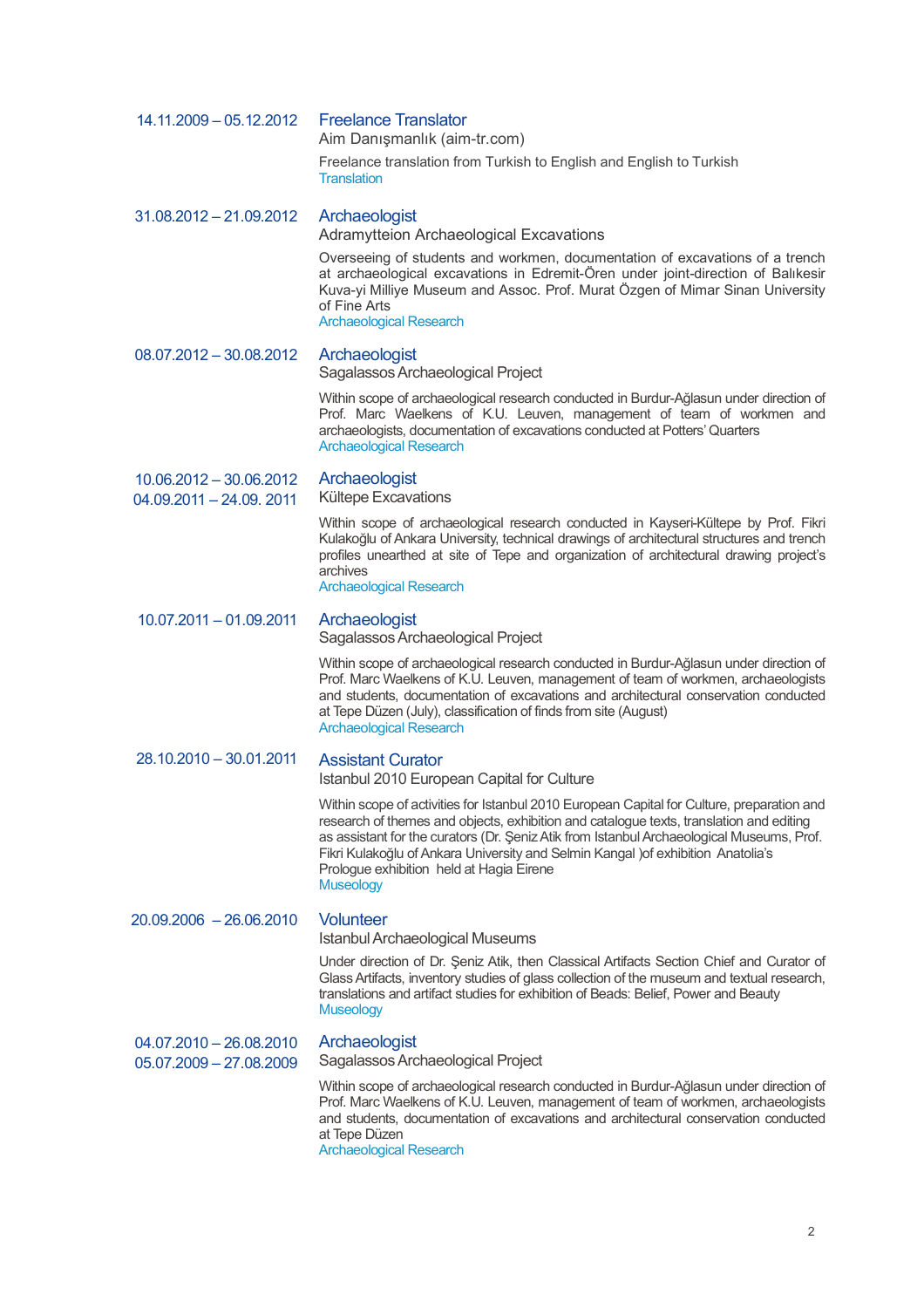| $01.10.2008 - 30.06.2009$ | <b>Executive Assistant</b><br>Merce Zemin                                                                                                                                                                                                                                                                                                      |
|---------------------------|------------------------------------------------------------------------------------------------------------------------------------------------------------------------------------------------------------------------------------------------------------------------------------------------------------------------------------------------|
|                           | Translation, communication and budgeting works for a company that imports carpet tiles<br>Administration                                                                                                                                                                                                                                       |
| 29.08.2008 - 20.09.2008   | Archaeologist<br>Nif (Olympos) Mountain Archaeological Project                                                                                                                                                                                                                                                                                 |
|                           | Within scope of archaeological research conducted at Izmir-Kemalpaşa under<br>direction of Prof. Elif Tül Tulunay, management of workmen, documentation and<br>reporting of excavations at site of Karamattepe<br><b>Archaeological Research</b>                                                                                               |
| $06.07,2008 - 28.08,2008$ | Archaeologist<br>Sagalassos Archaeological Project                                                                                                                                                                                                                                                                                             |
|                           | Within scope of archaeological research conducted in Burdur-Ağlasun under direction of<br>Prof. Marc Waelkens of K.U. Leuven, management of team or workmen and<br>archaeologists and students, documentation of excavations and architectural<br>conservation conducted at Tepe Düzen<br><b>Archaeological Research</b>                       |
| $08.07.2007 - 30.08.2007$ | <b>Student Volunteer</b><br>Sagalassos Archaeological Project                                                                                                                                                                                                                                                                                  |
|                           | Within scope of archaeological research conducted in Burdur-Ağlasun under direction of<br>Prof. Marc Waelkens of K.U. Leuven, overseeing of workmen, documentation of<br>excavations at Tepe Düzen (July) and classification of pottery finds (August)<br><b>Archaeological Research</b>                                                       |
| $01.07.2006 - 20.09.2006$ | <b>Student Volunteer</b><br><b>Myndos Excavations</b>                                                                                                                                                                                                                                                                                          |
|                           | Within scope of archaeological excavations held in Muğla-Gümüşlük under direction of<br>Prof. Mustafa Sahin of Uludağ University, conducting excavations, documentation and<br>drawing of small finds<br><b>Archaeological Research</b>                                                                                                        |
| 15.07.2005 - 31.08.2005   | <b>Student Volunteer</b><br><b>Heraion Teichos Excavations</b>                                                                                                                                                                                                                                                                                 |
|                           | Within scope of archaeological excavations held in Tekirdağ-Karaevlialtı under joint-<br>direction of Mehmet Akif Işın of Tekirdağ Museum and Assoc. Prof. Neşe Atik from<br>Mimar Sinan University of Fine Arts, conducting and reporting excavations, classification<br>and documentation of pottery finds<br><b>Archaeological Research</b> |
| <b>Computer Skills</b>    | MS Office, Adobe InDesign                                                                                                                                                                                                                                                                                                                      |
| Languages                 | Turkish (Mother Tongue), English (Full Professional Proficiency)                                                                                                                                                                                                                                                                               |

#### **Translation**

Patricia Blessing – *Moğol Fethinden Sonra Anadolu'nun Yeniden İnşası: Rum Diyarında İslami Mimari, 1240- 1330,* Koç Üniversitesi Yayınları, 2018 (*Rebuilding Anatolia After the Mongol Conquest: Islamic Architecture in the Lands of Rum, 1240-1330*)